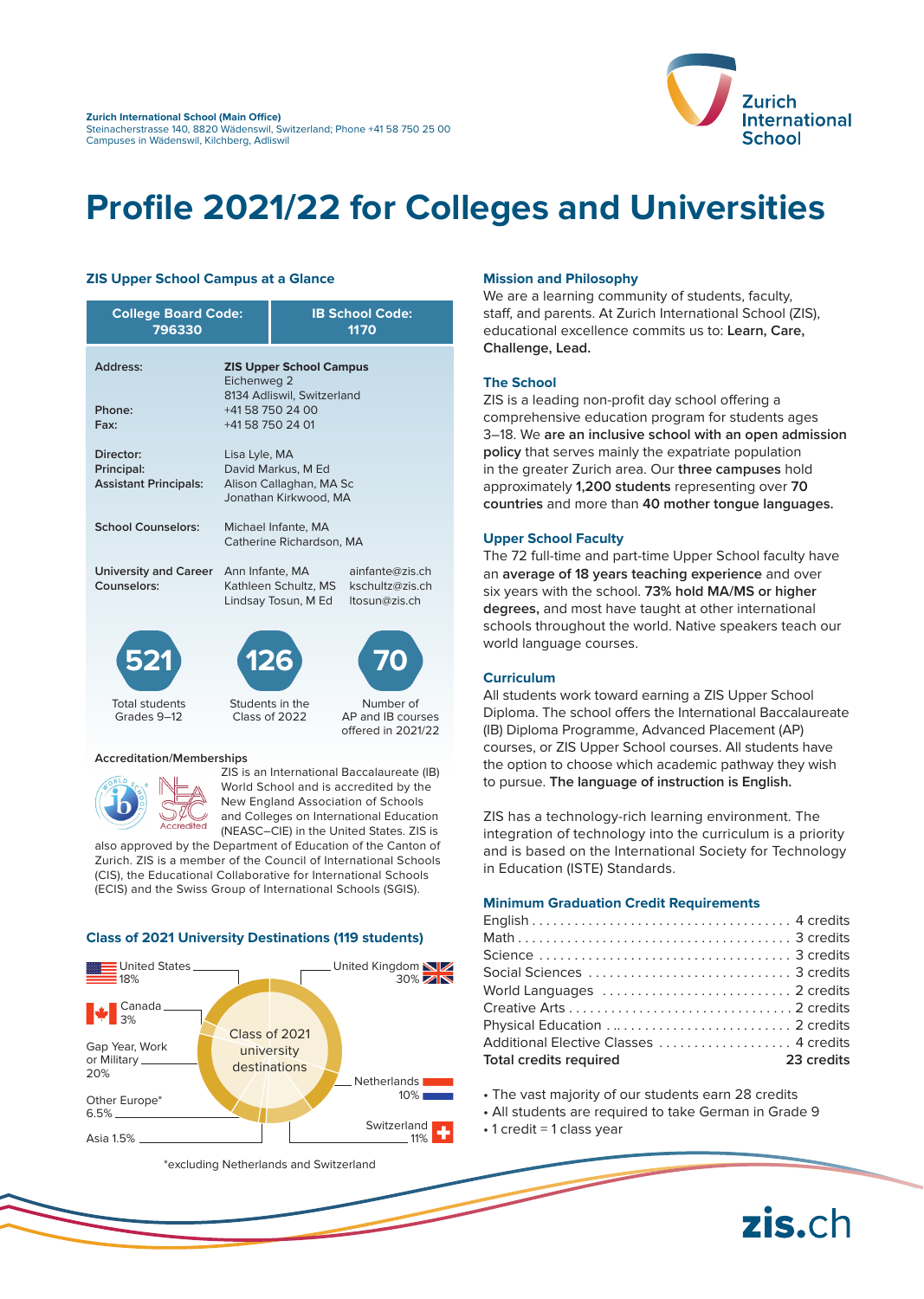# **ZIS Upper School Programs and Grading**

As a school with an open admission policy, ZIS has an academically diverse student population with a range of abilities. Learning Support and English as an Additional Language (EAL) support is available in Grades 9 and 10.

### **COVID-19 Response**

In response to COVID-19, ZIS implemented an online Continuous Learning Plan (CLP) from March 18, 2020 until the end of the 2020 school year. The Class of 2022 was in Grade 10. Classes met regularly and students' 2nd semester grades continued to be based on formative and summative assessments as well as demonstrated subject area proficiency. All co-curricular activities were cancelled. During the 2020/21 school year, ZIS was fortunate to resume in person classes with the exception of a two-week return to CLP (online learning) in February 2021. Throughout the year, students who could not attend class in person due to COVID quarantine protocol continued their studies via a hybrid model – joining classes virtually and through the Google classroom. A limited number of extra-curricular activities resumed if social distancing (no contact sports) could be maintained. ZIS-facilitated post Grade 11 internship placements were mostly virtual.

### **Academic Pathways Offered**

ZIS offers multiple academic pathways. Students can take Advanced Placement courses (AP), ZIS Upper School courses, or International Baccalaureate Diploma courses (IB). **We value our AP and IB pathways equally.** This is reflected in our academic advising and in our student course choices.

### **Access to AP, Honors and Higher Level IB Courses**

ZIS **limits access to Honors and AP courses for students in Grades 9 and 10.**  Therefore, it is rare to see these classes on a ZIS transcript prior to Grade 11. **We also strongly discourage four HL courses in the IB Diploma.** Therefore, it is unusual to see four HL courses.

### **Policy for Reporting Disciplinary History**

ZIS reserves the right to report to universities any out of school suspensions and expulsions that take place during Grades 9–12. We will also notify institutions about any changes to enrolment status.

### **SAT and ACT Tests**

In recent years, and particularly this year, our students have had less access to SAT and ACT tests because of fewer test dates abroad, fewer sites offering the test, and technology difficulties. We ask that higher education institutions take this into account when evaluating our students' applications.

### **Grade Point Average (GPA) and Class Rank**

Due to the international and frequently changing composition of the student body (average stay is three years) only ZIS grades will be used to calculate a GPA. **ZIS grade point averages are not cumulative.** ZIS does not rank students.

### **ZIS Grading Scale and General Grade Descriptors**

A 4.0 scale is used to calculate a student's Grade Point Average (GPA). Please note that **no additional GPA weighting is provided** for any IB HL/SL, AP, or Honors course in any grade at ZIS.

| A                                                                                                                                                                                                                                                                                                                                                                          |             | A(4.00)               | $A - (3.67)$ |  |
|----------------------------------------------------------------------------------------------------------------------------------------------------------------------------------------------------------------------------------------------------------------------------------------------------------------------------------------------------------------------------|-------------|-----------------------|--------------|--|
| "A" demonstrates an intellectual command of the subject. This includes mastery of<br>techniques, skills, and knowledge, as well as the ability to integrate and to synthesize<br>knowledge. The student shows initiative; describes and exhibits various ways of seeing;<br>thinks critically and analytically; and must be able to work well independently and in groups. |             |                       |              |  |
| B                                                                                                                                                                                                                                                                                                                                                                          | $B+ (3.33)$ | B (3.00)              | $B - (2.67)$ |  |
| "B" produces work which shows a mastery of the basic skills and concepts of the material,<br>as well as moments of insight, understanding and independence of inquiry.                                                                                                                                                                                                     |             |                       |              |  |
| C                                                                                                                                                                                                                                                                                                                                                                          | $C+ (2.33)$ | C(2.00)               | $C - (1.67)$ |  |
| "C" demonstrates competent work in understanding and using the skills and concepts of<br>the course. Reveals a sound enough grasp of facts and a sufficiently mature attitude to<br>pursue the next course level (possible exception: World Languages and Mathematics).                                                                                                    |             |                       |              |  |
| D                                                                                                                                                                                                                                                                                                                                                                          | $D+ (1.33)$ | D(1.00)               | $D - (0.67)$ |  |
| "D" represents limited understanding of the course content and unless extra work or effort<br>is given, student will probably not be able to succeed at the next level of the course.                                                                                                                                                                                      |             |                       |              |  |
| F                                                                                                                                                                                                                                                                                                                                                                          |             | <b>F</b> (below 0.67) |              |  |

#### **ZIS Upper School Courses**

**Creative Arts:** Foundation Art & Design; Studio Art; Digital Graphic Design; Design Tech I; Art and Design Tech; Digital Photography; Essential Theater; Acting & Directing; Music Studio I–III; Creative Music; Concert Band; String Orchestra; Vocal & Choral Music

**English:** English as an Additional Language (EAL); English 9; English 10; English Literature; English Language; English Research & Composition; Digital Journalism I-III

**Mathematics:** Integrated Mathematics 1A–1C; Integrated Mathematics 2A–2C; Integrated Mathematics 3C; PreCalculus; Personal Finance

**Physical Education:** Physical Education/ Health 9; Physical Education & Wellness 10; Fitness & Wellness

**Science:** Coordinated Science I–II; Computer Science STEM; Project Based Science; Honors Biology; Honors Chemistry; Applied Design (STEM); Design Tech II; Sports Science

**Social Studies:** History I–II; Global Studies; Contemporary History

**World Language:** French I–V; German I–V; Spanish I–V; Fluent I & II French; Level VI Fluent German Studies; Fluent I & II German Standard Level; Fluent I & II Spanish

### **Advanced Placement (AP) Courses**

**Creative Arts:** Drawing; 2-D Art & Design; 3-D Art & Design; Music Theory

**Mathematics:** Calculus AB; Calculus BC; **Statistics** 

**Science:** Biology; Chemistry; Computer Science A; Computer Science Principles; Physics 1; Physics 2

**Social Studies:** Art History; European History; World History; Psychology; Human Geography; Economics

### **International Baccalaureate (IB) Programme**

**Group 1, Studies in Language & Literature:** English A: Literature HL/SL;

English A: Language & Literature HL/SL; French A: Language & Literature HL/SL; German A: Language & Literature HL/SL; Spanish A: Language & Literature HL/SL; IB A Literature SL Self-taught

**Group 2, Language Acquisition:** French ab initio SL; French B HL/SL; German B HL/SL; Spanish ab initio SL; Spanish B HL/SL

**Group 3, Individual & Societies:** History HL/SL; Psychology HL/SL; Economics HL/ SL; Geography HL/SL; Environmental Systems & Societies SL

**Group 4, Expeimental Sciences:** Biology HL/SL; Chemistry HL/SL; Physics HL/SL; Environmental Systems & Societies SL

**Group 5, Mathematics:** Mathematics SL Applications & Interpretations; Mathematics HL/SL Analysis & Approaches

**Group 6, Arts:** Visual Arts HL/SL; Theater Arts HL/SL; Music HL/SL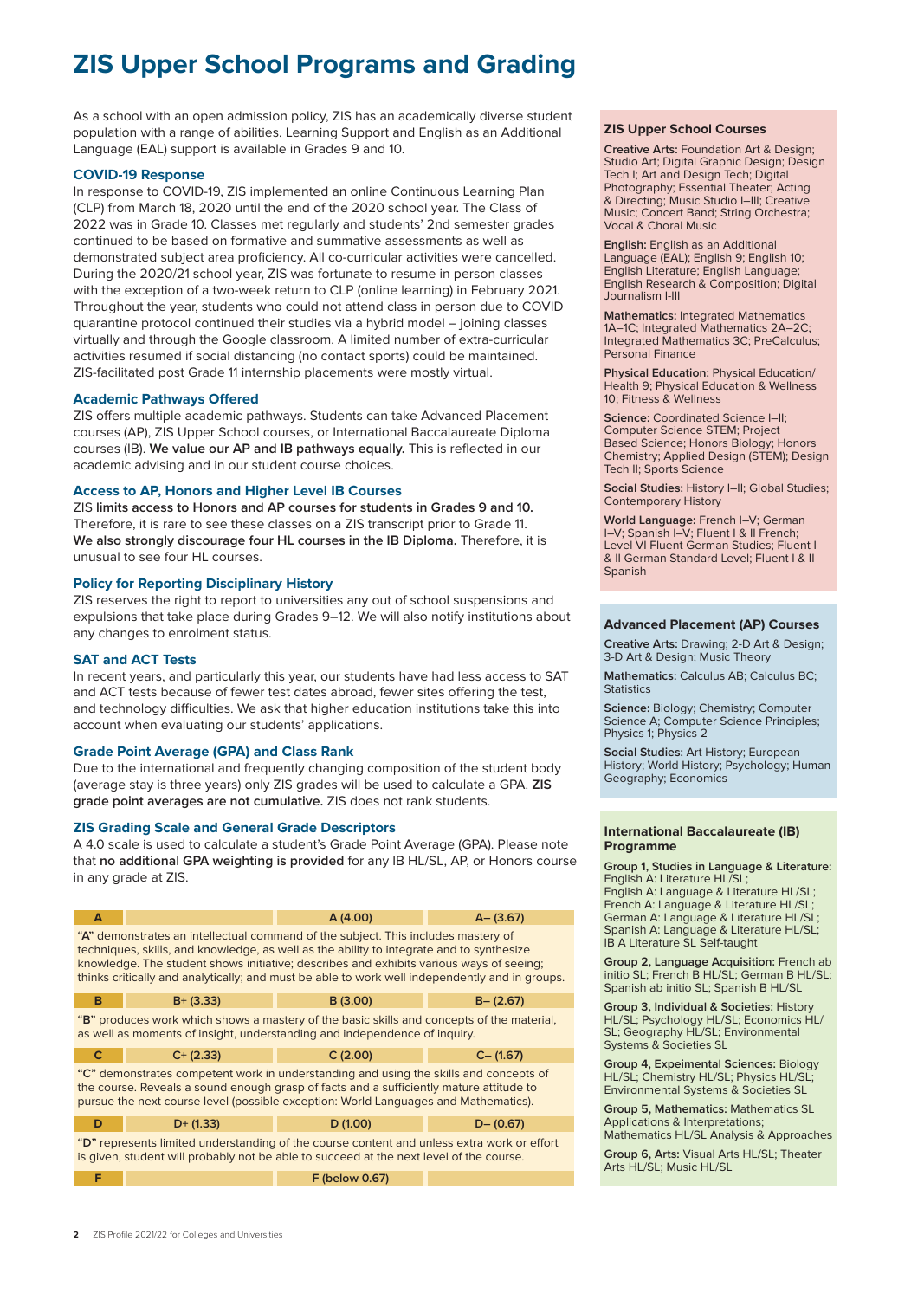# **Results at a Glance**

### **Grade 11 Final Unweighted Grade Point Average (GPA) Distribution for Class of 2022**



### **International Baccalaureate (IB) Diploma Results 2021**

 **ZIS** ( World )

Number of IB Diploma candidates: 50 Highest possible score: 45 points

Total points obtained by candidates:



of ZIS IB Diploma candidates **passed**



received a **bilingual diploma**

### **Average International Baccalaureate (IB) Scores by Subject Groups 2021**

Group 1: Studies in Language & Literature Group 2: Language Aquisition Group 3: Individ. & Societies Group 4: Experim. Sciences Group 5: Mathematics Group 6: Arts **5.84** (5.24) **6.54** (5.61) **6.04** (5.02) **6.00** (4.65) **5.81** (5.04) **6.11** (5.08) **ZIS** ( World ) Highest possible score: 7 points

### **SAT Reasoning Scores ZIS Class of 2022**

| ZIS Middle 50%         |          | Highest possible score: 1600 combined<br>Number of ZIS test takers: 50 |         |     |
|------------------------|----------|------------------------------------------------------------------------|---------|-----|
| <b>Mathematics</b>     |          |                                                                        |         |     |
|                        | Ω        |                                                                        | 565-725 | 800 |
| Evidence-Based         |          |                                                                        |         |     |
| Reading and<br>Writing | $\Omega$ |                                                                        | 560-710 | 800 |

### **Average Advanced Placement (AP) Subject Scores 2021**

| $ZIS$ ( World )                     | Highest possible score: 5.0 |
|-------------------------------------|-----------------------------|
| 2D Art and Design (9)               | 4.11(3.42)                  |
| Art History (7)                     | 4.29(2.84)                  |
| Biology (37)                        | 3.92(2.83)                  |
| Calculus AB (37)                    | 3.86(2.81)                  |
| Calculus BC (19)                    | 4.84(3.62)                  |
| Chemistry (20)                      | 4.35(2.67)                  |
| Computer Science (14)               | 4.14(3.15)                  |
| Drawing (8)                         | 3.88(3.51)                  |
| English Language (54)               | 3.13(2.86)                  |
| English Literature (37)             | 2.94(2.49)                  |
| European History (15)               | 3.62(2.84)                  |
| French Language (7)                 | 4.14(3.13)                  |
| German Language (31)                | 4.35(3.09)                  |
| Macroeconomics (33)                 | 4.00(2.74)                  |
| Microeconomics (36)                 | 3.80(2.96)                  |
| Physics 1 (49)                      | 3.25(2.42)                  |
| Physics 2 (14)                      | 4.42(3.07)                  |
| Psychology (35)                     | 4.29(2.73)                  |
| Research (1)                        | 3.69(3.24)                  |
| Spanish Language (12)               | 4.50(3.41)                  |
| Statistics (26)                     | 3.68(2.84)                  |
| <b>World History</b><br>Modern (42) | 3.98(2.70)                  |



• All grades reported for subjects with five or more ZIS students

• All scores include ZIS test candidates in Grades 10, 11 and 12 • Number in course parentheses indicates the number of candidates

who sat the exam